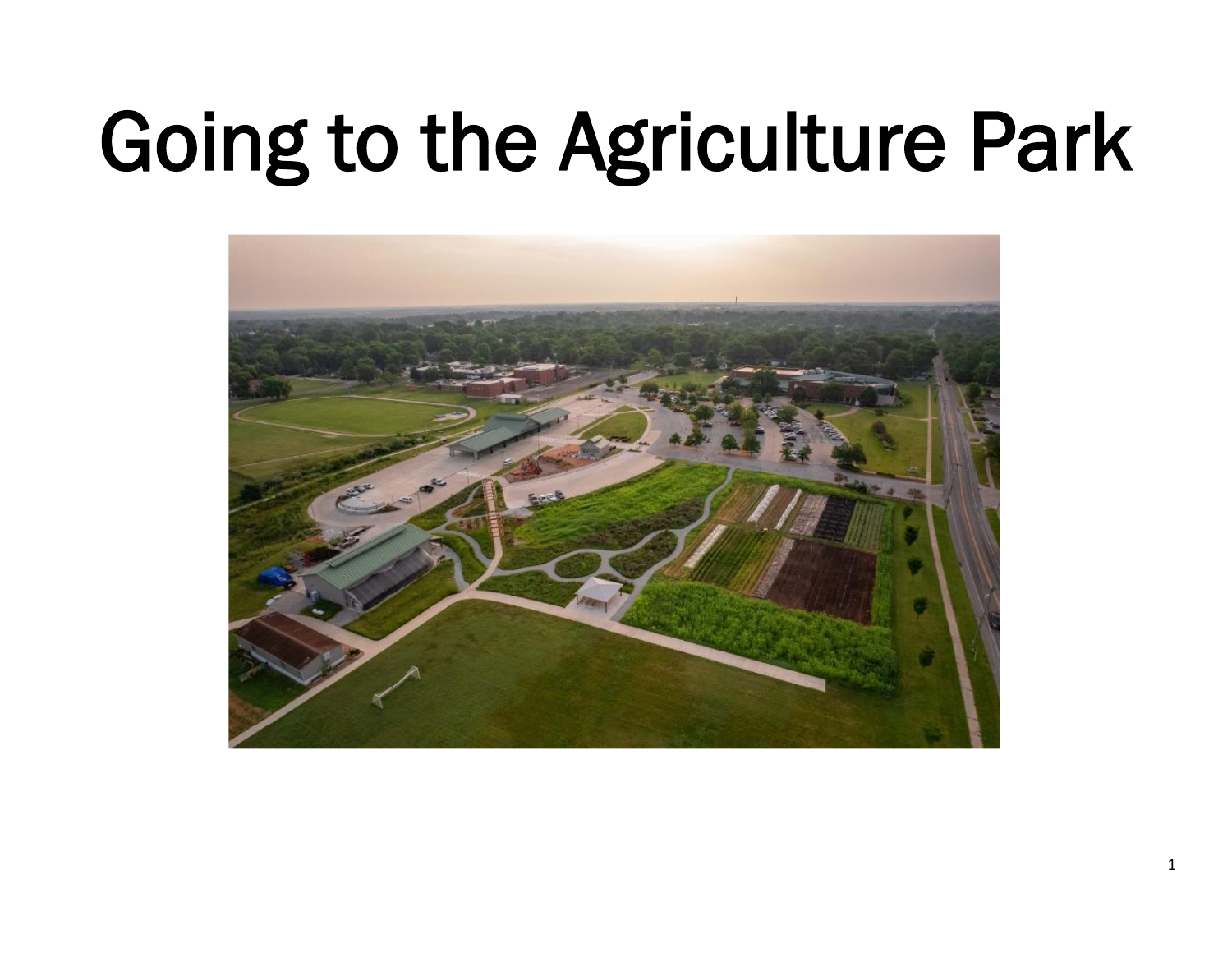I am going to Agriculture Park! The Agriculture Park is not like a normal park, they do lots of cool things!

People at the park get the land ready for growing food and then they plant seeds.



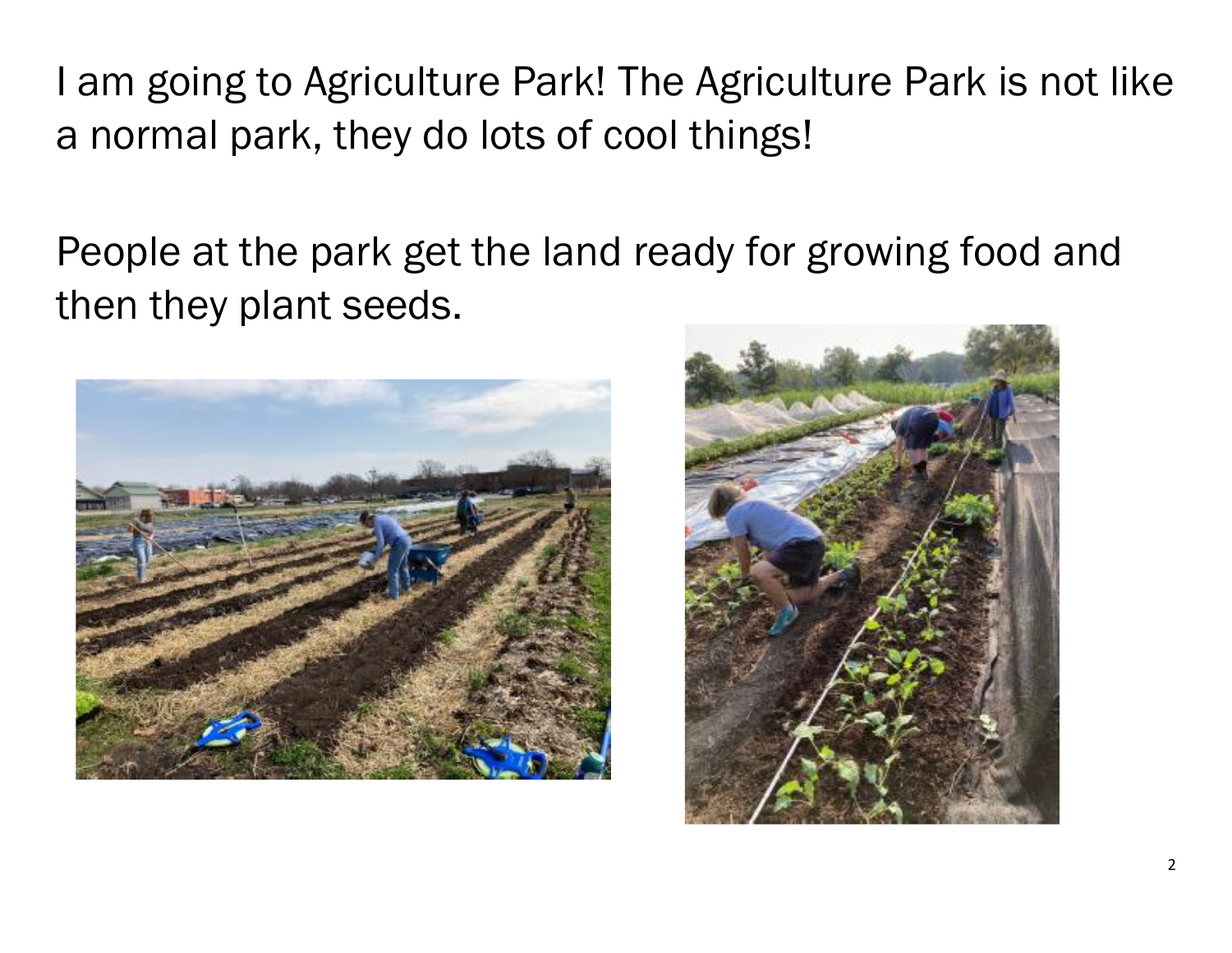I will stay calm and stay with the adult I came with. I will make sure to watch where I walk.



I will tell an adult if I need something. If I need to go to the bathroom or get a drink, an adult and will help me.

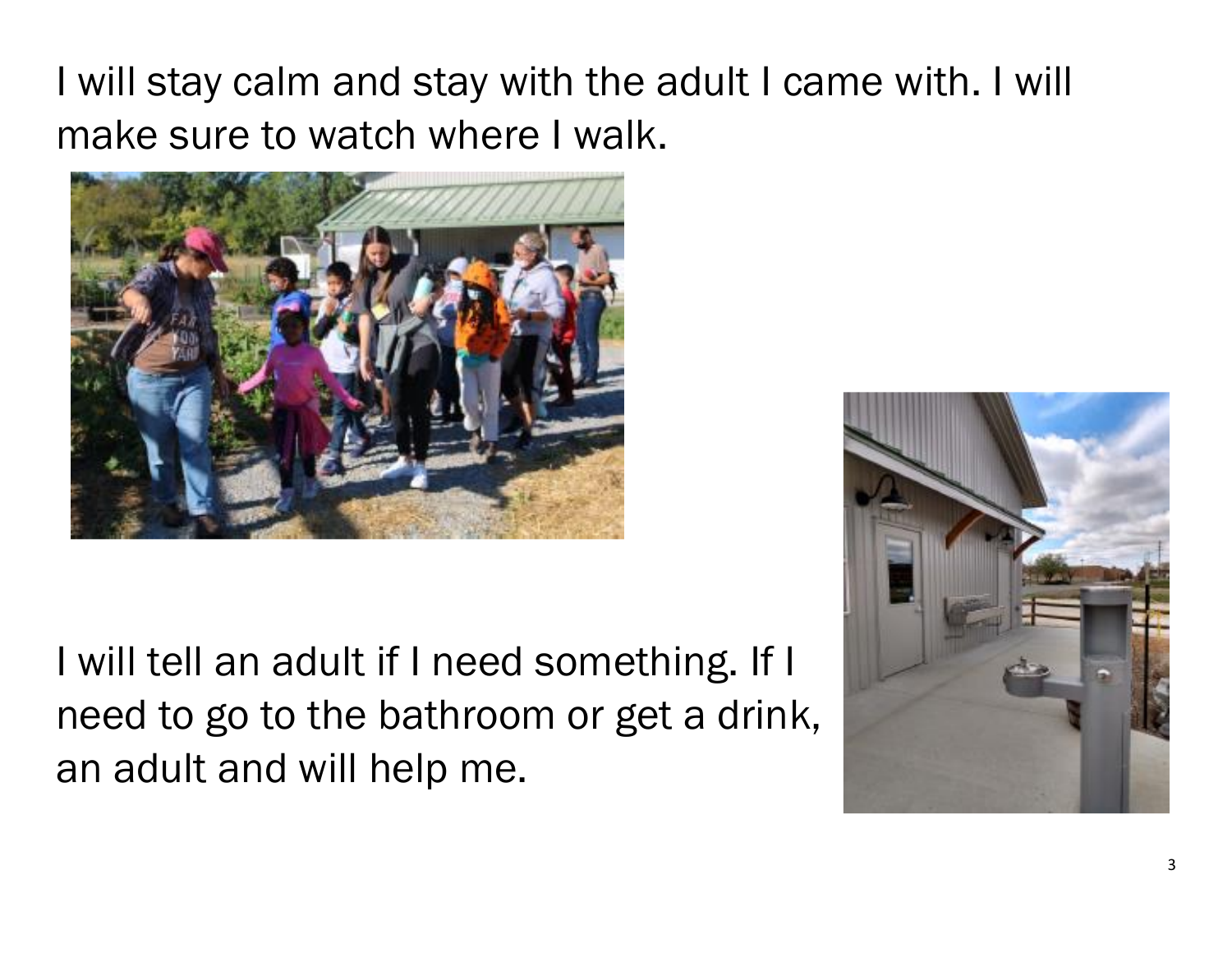I might see a schoolhouse. In the schoolhouse are tables where I will learn things.





I will listen. I will sit on my bottom in the chair. I will raise my hand if I have a question.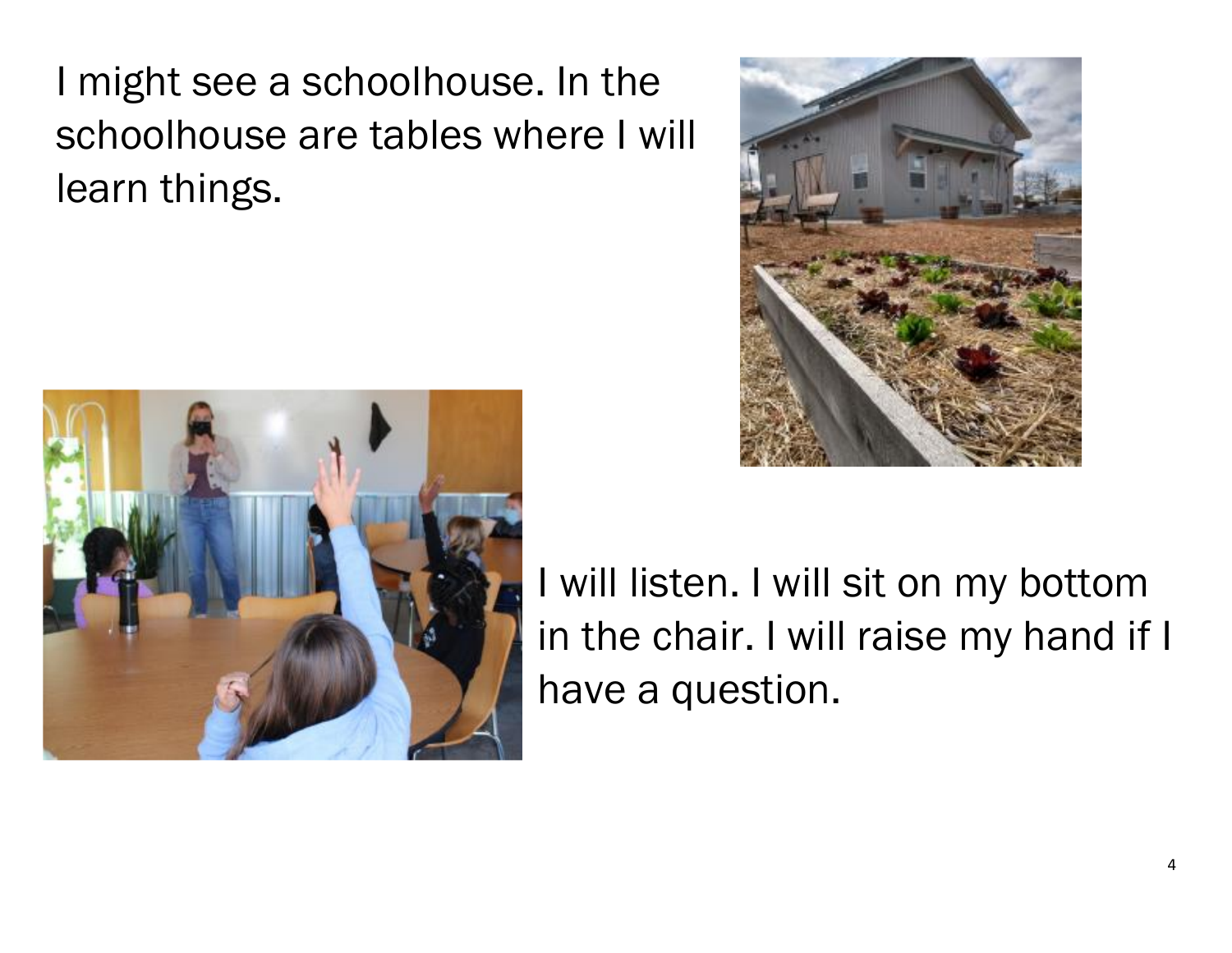Next to the schoolhouse is a playground. I will wait to play on the playground until an adult tells me I can. Waiting can be hard, but I can do it!



If I do not get to play on the playground, that's okay. I will stay calm.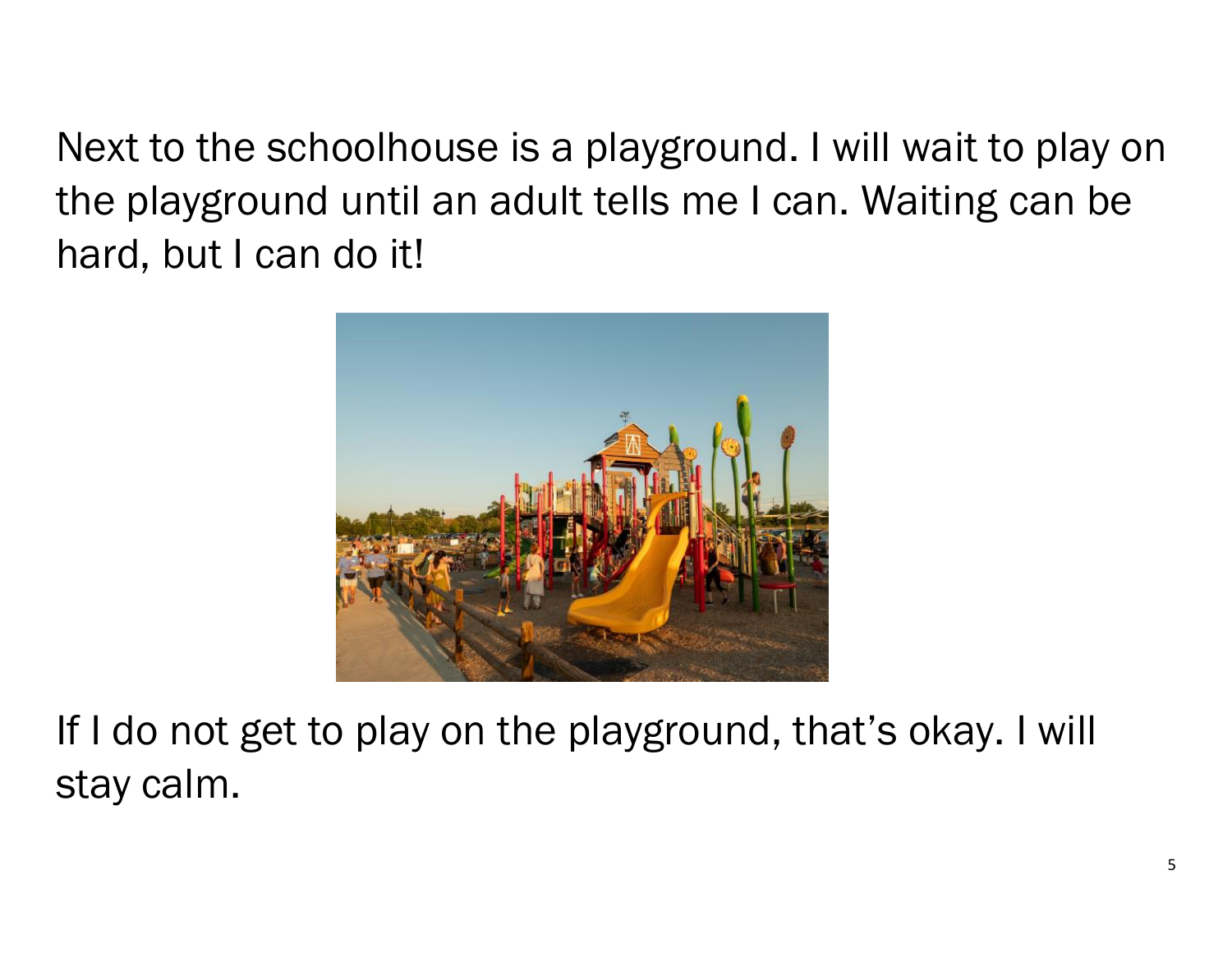## The Agriculture Park has a big barn!



There are lot of tools in the barn. I will be safe and keep my hands to my side. An adult will tell me if I can use or touch one.

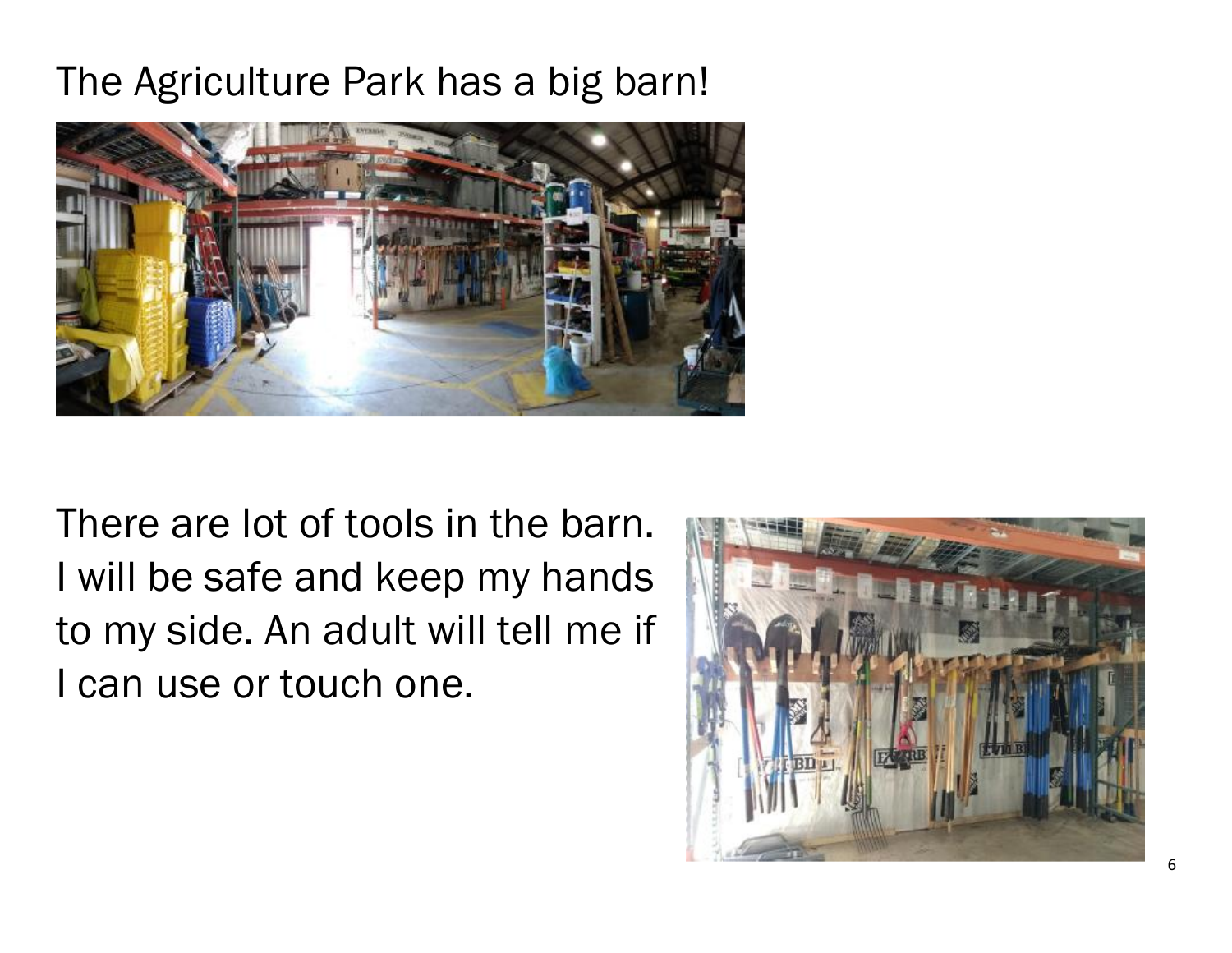When I'm outside, the sun might be bright. If the sun hurts my eyes or feels too hot, I can tell an adult.

Sometimes there are machines that make noise. If the sounds are too loud, I can tell an adult.

I might also see bugs! If I don't want to be near a bug, I can take deep breaths and ask an adult for a break.